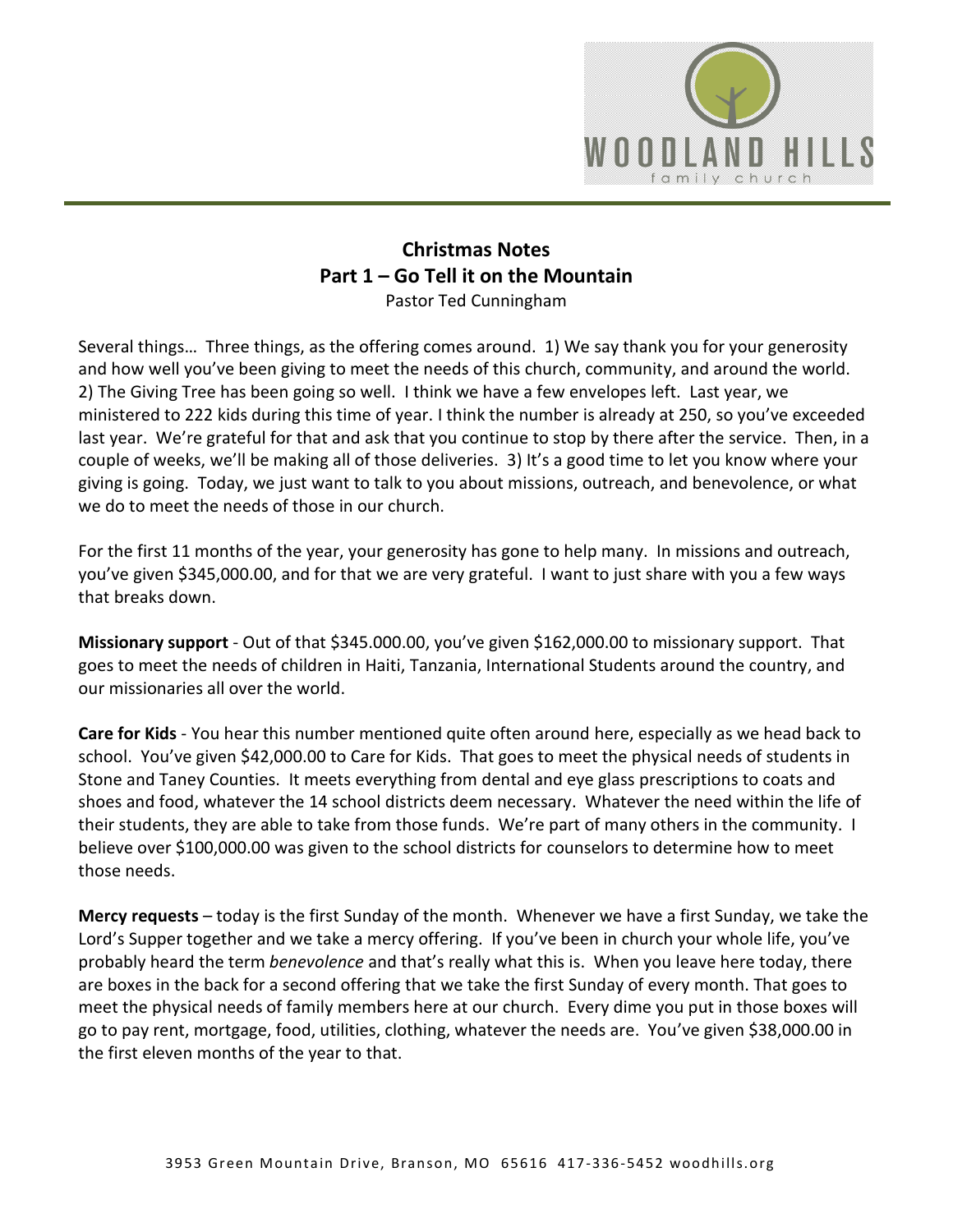**Back to School Shoes** – In August, we do something extra to help families get back to school. You gave \$13,000.00 to back to school shoes. That was pretty much all given out in one evening.

I wish we could give you a long list this morning, but for the sake of time, I want to give you just a few other places that it goes. This is not an exhaustive list by any means, but you can see how it starts to break down as we meet needs in a lot of different ways within our community.

**Prison ministry** – We've given \$4,000.00 to a prison ministry.

**Faith Community Health** – You've given \$5,000.00 Faith Community Health to meet the health needs of many in our community.

**Options Pregnancy** – You've given \$5,000.00 to save the lives of unborn babies.

**Jesus Was Homeless** – You gave \$2,500.00 just a couple of weeks ago for their Thanksgiving meal.

And many other places. I just want to say, as your pastor, thank you for your generosity in giving, and continue through December to give well. Again, I've never been part of a church that has been this generous and for that I am grateful.

They told me they really didn't have room for the television today, so here you go; this is the pulpit and it's going to be a short message. That's all l can tell you. We're going to move forward. We're starting with *Go Tell it on the Mountain*. How many of you love those videos… I'm addicted to those baby gender reveal videos online. I don't know why that excites me; I get all giddy. What's even better than those are the bloopers. If you've ever seen baby gender reveal gone bad… Oh, they are some of the best.

My favorite one is this… I don't want to stereotype, but this redneck has this big dually truck. One of the ways you can reveal the gender of your baby…. If you don't know what I'm talking about, it's a big deal now to celebrate what gender the baby is. You film it, and everybody is surprised. Family and friends gather around. One of the ways that they do it is they put blue or pink powder in the exhaust pipes of the vehicle and then when you start the vehicle. It shoots up blue or pink and everybody screams.

This guy has this massive, almost semi, dually looking truck with massive exhaust pipes out the back of it. He gets the idea that he's going to start it from the outside of the vehicle. He didn't realize he had it in gear. He starts this thing… You have to find it on line and show it today, but we don' have time. If you want to laugh at someone else's pain, this is one of the best videos. He starts the truck and blue shoots out of the exhaust pipes and his truck takes off for the woods. He's on the side of the window, dragging along. He finally gets off, his truck crashes. You'll howl with laughter. There are hundreds of those online.

Today, we're launching Christmas, the birth of our Lord and Savior, and the big announcement. I asked Stephanie Watson, "Can we do a gender reveal at Woodland Hills?" She got all excited and so we asked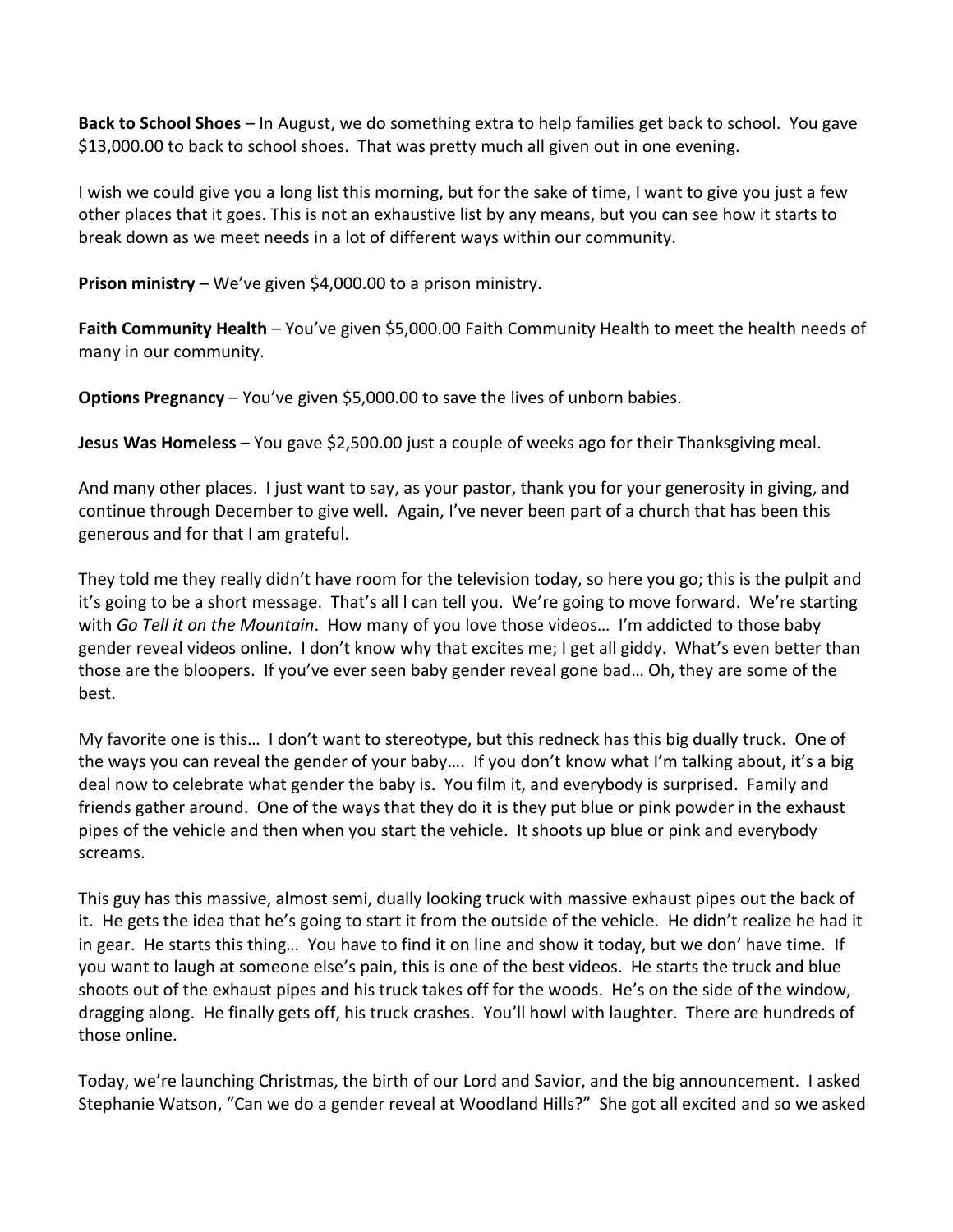a couple… We told a couple that they were going to come up on stage and do their gender reveal. We did that in the 8:30 service, and we want to show you a clip of it. That's Joe and Jessica Nothum. Let's hear it for them. They're having a girl. That was Mom and Dad standing behind them and their home group gathered around them with all those gifts. Let me just make a plug for home groups right now. If you want to get a bunch of gifts every time you have a baby, get in a home group. Then they got a cake saying, "Congratulations, it's a girl." Then they all, as a home group, didn't even go to the first service. I'm hoping they are in the second or the third. They headed out and had a party as a group together, celebrating with Joe and Jessica.

If you have your Bibles, turn to Luke 2. We're going to kick off Christmas with the big announcement, the birth of Jesus and how it comes to the shepherds. Isn't it fitting that shepherds were chosen to bring this news, to spread this news. Shepherds are going to spread the news of the spotless lamb of God and the one who is our Good Shepherd.

*[8](https://www.studylight.org/desk/?q=lu%202:8&t1=en_niv&sr=1) And there were shepherds living out in the fields nearby…* Okay, to be clear here, they weren't hanging out in fields nearby, it says they were living out in fields nearby. *…keeping watch over their flocks at night. [9](https://www.studylight.org/desk/?q=lu%202:9&t1=en_niv&sr=1) An angel of the Lord appeared to them, and the glory of the Lord shone around them, and they were terrified. [10](https://www.studylight.org/desk/?q=lu%202:10&t1=en_niv&sr=1) But the angel said to them, "Do not be afraid. I bring you good news that will cause great joy for all the people."* 

Today, we want to look at ordinary shepherds and the lessons we can learn from them, and other lessons that you and I can use to share with our lives the good news of great joy to family, to friends, to those that we love. Again, there is much… After country roads, I felt it should have been a 30-part series, but we kept it at five parts. There was more to say about sharing the story.

*"I bring you good news that will cause great joy for all the people."* And then here's the announcement. *[11](https://www.studylight.org/desk/?q=lu%202:11&t1=en_niv&sr=1) "Today in the town of David a Savior has been born to you; he is the Messiah, the Lord."* Christmas is a great time for us to have celebration, for us to talk about salvation, and for us to talk about reconciliation. The angel said, "Look for Bethlehem and in Bethlehem, there is the Messiah." *[12](https://www.studylight.org/desk/?q=lu%202:12&t1=en_niv&sr=1) "This will be a sign to you: You will find a baby wrapped in cloths and lying in a manger."*

*[13](https://www.studylight.org/desk/?q=lu%202:13&t1=en_niv&sr=1) Suddenly a great company of the heavenly host appeared with the angel…* That term actually means an army of angels provide divine confirmation for the announcement that has been made. *…praising God and saying, [14](https://www.studylight.org/desk/?q=lu%202:14&t1=en_niv&sr=1) "Glory to God in the highest heaven, and on earth peace to those on whom his favor rests."*

As we talk about our lives today and how we can share the good news of great joy with our lives, it behooves us to start with talking about worship and who the object of worship is. Let me break it to you; it's not you. It is glory going to your Father in heaven. We've been talking about your story a lot and sharing your story. We want you to share your story, but make glory to the Lord be the goal of your story, make it be the priority of your story.

Something I've heard people say for years that I've never… With probably over 20 years in church ministry, I've never had a good response to this type of person or this comment being made. I've never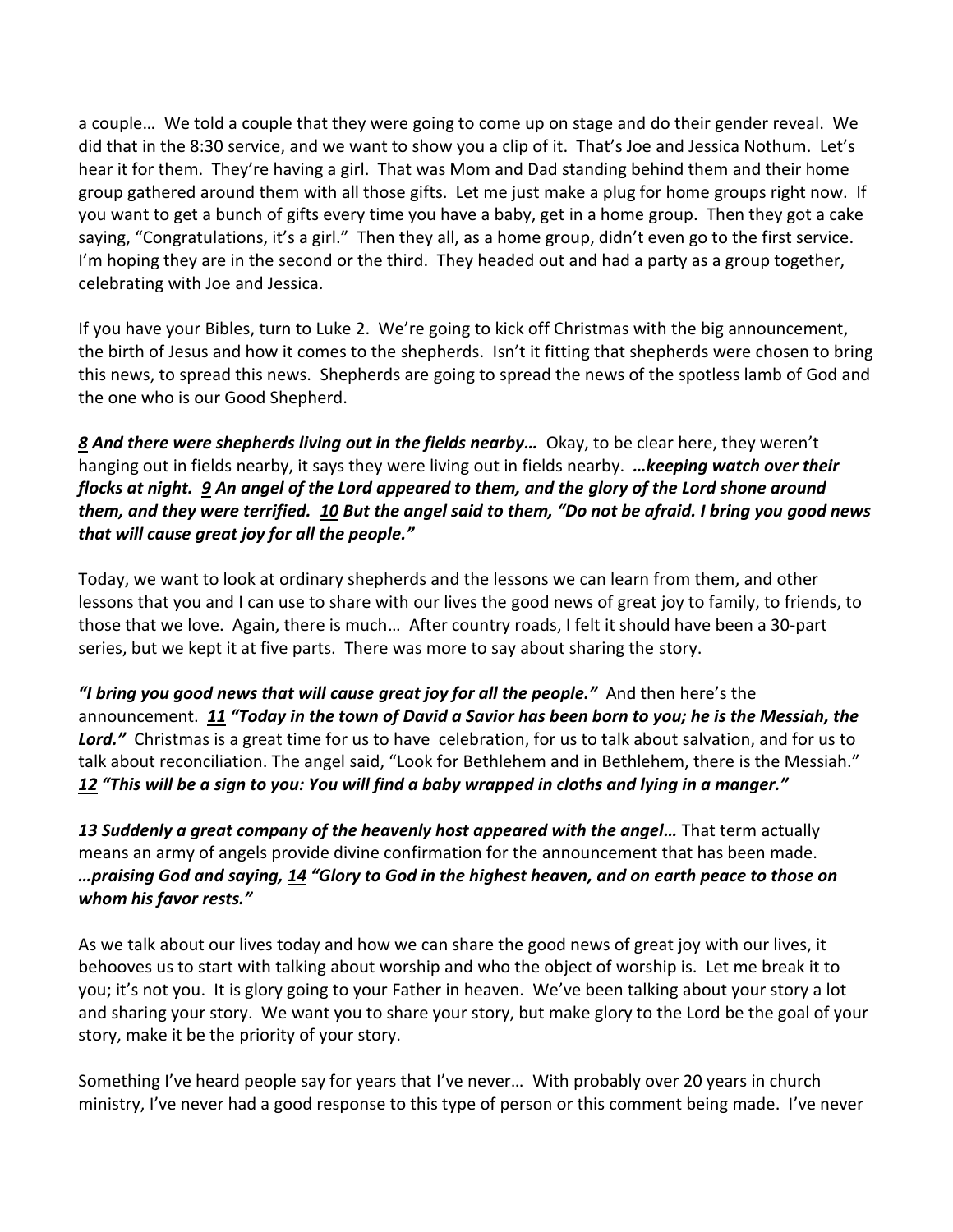known what to say, so I haven't said anything. But have you ever heard someone say, "I didn't get a lot out of worship today" or "I wasn't feeling worship today"? "You know, I liked last week better. I like those up temp songs. Today was kind of blah." "I don't like that one song."

I've never known what to say or how to respond to that until last week. I got it. It came to be by way of Francie Chan. When I heard him say this, I said, "I've been looking for that response for 20 years." I got to use it after the first service. This is what I love about our church. People always give me the opportunity to try new things. Sure, they were doing it with a sarcastic tone and acting like they didn't hear the message. People who don't like bluegrass came up and said, "I'm not really a bluegrass fan." I was ready and waiting. The next time and every time I hear someone say, "I wasn't into worship today," here's what my response will be: "That's okay, we weren't worshiping you." Is that the best response in the history of man? I heard Francis say that and you know his way. I was like, "Yes, that's exactly it." Guess what? It's not about you.

I remember I spent 20 bucks on the book *The Purpose Driven Life*. I opened it to Chapter 1. The very first sentence was worth the entire price of the book. It said, "It's not about you." I could shut the book, put it down, and be like *I got everything I needed out of that book*. Do you know what I want to do? Wouldn't this be fun? Spend the afternoon just going on church Facebook pages to their review section. Every time you get a review like, "Not really into their worship," you can respond with "That's okay, they're not worshipping you."

This is now a core value of our church and it's going to be on the front page of our website. We're not worshipping you, and all God's people said… Amen. Glory to God in the highest, and all God's people said… Amen. And on earth, peace to those on whom his favor rests. In other words, yes, there is refreshment to the soul from worship and that's part two, but it's not the priority, it's not the object. Can you leave here refreshed after worshipping your Father? Yes, but it's because you brought glory to him, you professed him, you proclaimed him, you let your light shine about him.

I love how this story and how this whole message begins in Luke 2. *[15](https://www.studylight.org/desk/?q=lu%202:15&t1=en_niv&sr=1) When the angels had left them and gone into heaven, the shepherds said to one another…* Can you imagine this conversation? After what just took place and what just happened, now they're going to discuss with one another. *"Let's go to Bethlehem…"* They didn't say, "Let's stick around, let's talk about this some more." What I want us to see today is that we do something with what we know, that we act on what we have, that we go out and tell it from the mountain tops, scream it from the mountains that Jesus Christ is Lord. "…*and see this thing that has happened, which the Lord has told us about."*

I want to look at five ways your life and my life, as ordinary Ozarkians and a few sprinkled in tourists, can proclaim the good news of great joy and how we can share our story. It's going to connect a little bit and kind of tie in with the last series as we launch into this new series for the month of December.

**1. Share with urgency**. Have a sense of urgency about you, knowing what you're called to do and knowing that you, as a follower of Christ, one of your purposes in life, one of the purposes of our church is to proclaim the good news of Jesus.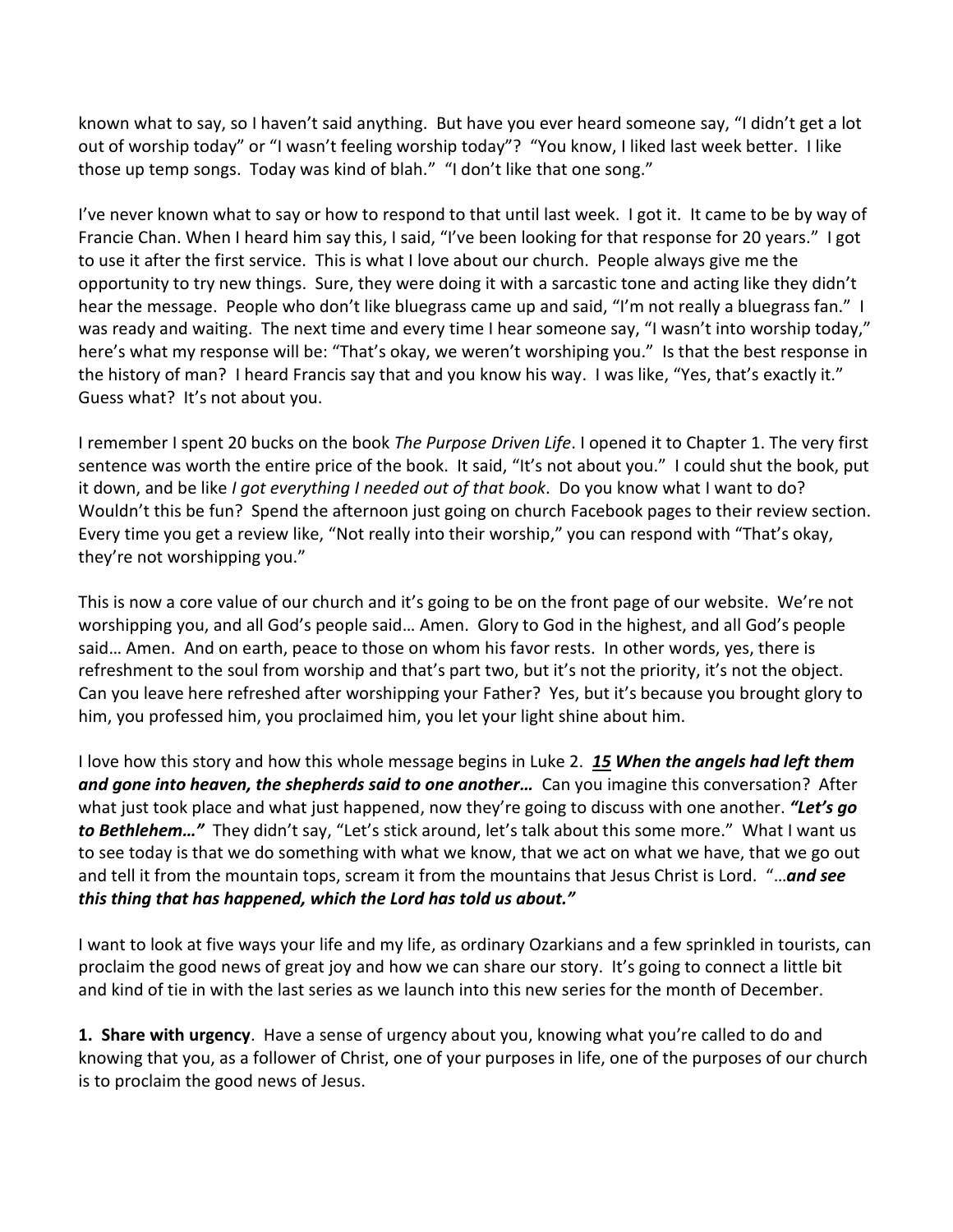*[16](https://www.studylight.org/desk/?q=lu%202:16&t1=en_niv&sr=1) So they hurried off…* As you look at Verse 15, they said, "Let's go to Bethlehem." They went to Bethlehem in a jiffy. They were after it. *…and found Mary and Joseph, and the baby, who was lying in the manger. [17](https://www.studylight.org/desk/?q=lu%202:17&t1=en_niv&sr=1) When they had seen him, they spread the word concerning what had been told them about this child, [18](https://www.studylight.org/desk/?q=lu%202:18&t1=en_niv&sr=1) and all who heard it were amazed at what the shepherds said to them.* 

This is what we call the Great Commission. It comes to us in Matthew 28. Jesus gives this to his disciples. He gives this to you and he gives this to me. Jesus says, *"All authority in heaven and on earth has been given to me. [19](https://www.studylight.org/desk/?q=mt%2028:19&t1=en_niv&sr=1) Therefore go and make disciples of all nations, baptizing them in the name of the Father and of the Son and of the Holy Spirit, [20](https://www.studylight.org/desk/?q=mt%2028:20&t1=en_niv&sr=1) and teaching them to obey everything I have commanded you. And surely I am with you always, to the very end of the age."*

What does it mean to have urgency? Let's look at this for a second from a parent's perspective. When you ask our child to do something, there are two ways they can respond to that. They can do it or not do it. I want to focus on them not doing it. There are two ways they can not do it. Parenting experts call this noncompliance. I have a better word that comes out of Bible and it's called *obedience*. Children obey your parents. And all the parents said… Amen.

When you ask your kids to do something and they don't want to do it, there are really only two ways they can resist: actively or passively. Actively is back talk. Actively is "I don't want to do it and I'll give you a few reasons why you should just do it while you're there." I'm going to start with something super simple. Take out the trash. That's my son's job in our home. I don't know who it is your home, but it needs to be a child's job. And all the parents said… Amen. it's so simple. It takes literally seconds. And then replace the liner. And all the parents said… Amen. I'm sorry this is so personal, but let's just…

So, you ask your child to do something. They can talk back, or they can do it with passive resistance. Both active and passive resistance are wrong; it's disobedience, it's noncompliance. I know I shouldn't like either one of them, but I think I hate passive resistance more. I don't know why.

This isn't every child, but this is a lot of them. "Hey, would you grab the trash for me, son?" They take a deep breath, let it out slowly, sigh, and then slowly move themselves off the chair… If that drives you insane, would your raise your hand and profess before your Father in heaven. How many of you want to go up behind the child and kick them as they walk to hurry them along? All the people from Texas say, "That's how we do it!" I'm not telling you to kick your kids. Don't read that into it or post online. I think that absolutely wears me out. It's like, "I'm going to do it, but not under your conditions or terms. I'm going to do it at my own pace."

Do you know what would bring the greatest joy in my life… and I know in yours? "Son, would you take out the trash?" If they would immediately drop what they're doing and run to do what you ask… Oh, you know what I'm feeling at that moment? I want to take out my wallet and go, "Son, go get yourself something nice." I'm not going to do that, but as a parent, I want to. And all the parents said… Amen. When we see that, that excites us. That gets us going. Have a little bit of urgency and show passion.

If you're a coach in this room, you're the same way. You don't want to have that big paper banner (like high school and Friday night lights) and your team is being announced and you look over and you see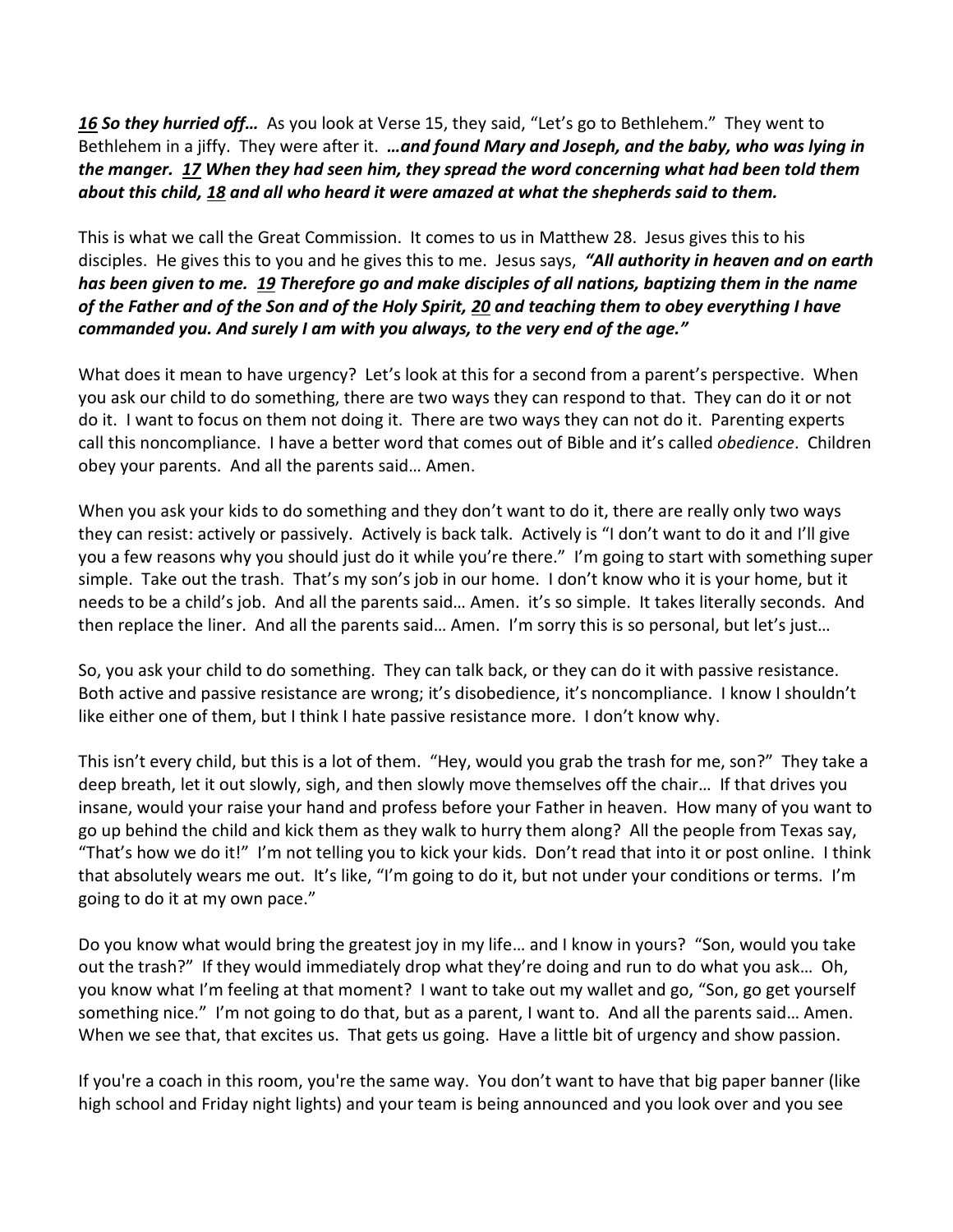your players with a pair of scissors, leisurely cutting the banner and walking through it. No. What are they doing? They are busting through and getting after it. It's urgency.

Go and make disciples. This is not with passivity that we do this. I think it's one of the things that can kind of exhaust me about meetings. I'm not a big meeting guy because I hate the meetings where we sit around to plan the next meeting. Could we do something? I'll tell people, "Hey, I love you and I'm grateful to be a part of this group, but if we don't do something out of this meeting, I'm going to lose my mind."

Staff members don't make it at our church when they're so lackadaisical. Come on! Come into the office with a little bit of "we've got stuff to do." Dragging your hinny in here ain't it. You ain't going to make it. When we hire people, I tell them, "Watch Stephanie Watson. If you can keep up with her, you're going to do a great job at this church because she's going after it and getting going."

That's what we want. Some of you, I love you, but how many years have you been sauntering into Woodland Hills? Man, come on! Do something! Have a sense of urgency. May this be your message today. They hurried off. Hurry up! I'm grateful that you're comfortable and enjoying your coffee, but your going to be done and plenty caffeinated by noon, go do something, please! Do you think Jesus… If I were to read this, "Hey, all authority in heaven and earth has been given to me. Hey, when you get some time, tell somebody. When it's convenient, share. Guys, you're going to come against some resistance, run when that happens. No, go and make disciples of all nations.

**2. Find your courage**. In Acts 4, we read how Peter and John shared boldly about Jesus and they did this against great opposition from unbelieving Jewish religious leaders. In Acts 4, we read, *[13](https://www.studylight.org/desk/?q=ac%204:13&t1=en_niv&sr=1) When they saw the courage of Peter and John and realized that they were unschooled, ordinary men, they were astonished and they took note that these men had been with Jesus.* Isn't that something? In the scripture we read that Jesus used shepherds, fishermen, ordinary, average men. May you and I leak Jesus. May our kids see it. May our spouses see it. May it be in us. May it flow out of us. May people walk away from us going, "That person knows the Lord. Not only do they know the Lord, they've been with him."

## Continuing in Acts 4, *[20](https://www.studylight.org/desk/?q=ac%204:20&t1=en_niv&sr=1) "As for us, we cannot help speaking about what we have seen and heard."*

Why do we not have a sense of urgency and where is our courage? I believe it's a fear almost every single one of us in here deals with. I deal with it and you deal with it. It's the **fear of rejection**. It's why you're going to hold back at the holidays when your family shows up. "I shared with them years ago and it didn't go well." **Don't let past attempts or failed attempts keep you from sharing in the future**. Don't be annoying. Proverbs says too much of you and they will hate you. But share with courage, with boldness, with a sense of urgency.

I was thinking about it this week. There is something that is burned into my mind. I was either 10 or 11 years old. My cousin, Greg, is not a believer and he's a year older than me. We are in Naperville, Illinois at a hot dog shop. We are eating a Chicago Dog. Have you ever had a Chicago dog? Anybody from Chicago knows what I'm talking about. A church van or bus pulls up and a bunch of teenagers get off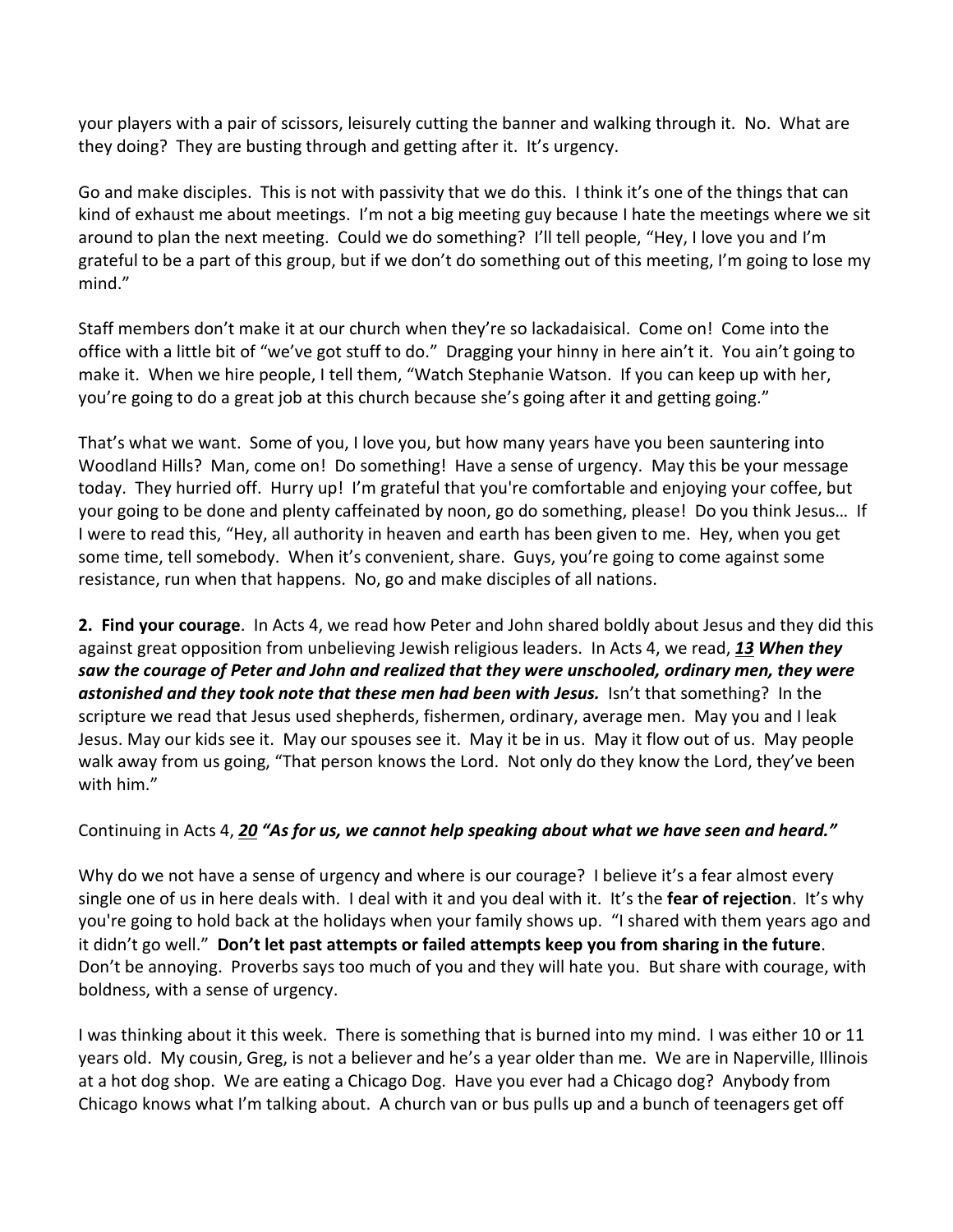this bus. A few of them come in to where we were, and others go out to the River Walk. One of them pulls up a chair and sits down with my cousin and me. He starts sharing the gospel with us.

I've probably had this happen 12 times in my life and I always play along with it. I don't let them know I'm a Christian right away. I'm kind of grading them and seeing how they're doing. Going to give them some pointers afterwards when they say, "Would you like to pray to receive Christ?" "I already know the Lord, but here's two thing I'd work on." No, I don't do that.

You know I say it. "Well what do you do?" "I'm a teacher." "What do you teach?" "History and ethics." "Where do you teach it?" "At a theme park." That's how I get my story going. I don't let them in on too much.

But he starts sharing the gospel with us and I am ready because I had shared the gospel with my cousin. But my cousin is receptive. He didn't place faith in Jesus that day, but he listened as this young man shared. And I mean he is on fire for the Lord. He is proclaiming the good news of great joy to my cousin.

At the table right behind us was an older couple. I'd say in their 40s. I'm trying to say they weren't teenagers. The man turns around… I'll never forget this. The man turns around and looks at this young man sharing with us and he goes, "Who the f#\$% do you think you are, Billy Graham? Shut the bleep up."

I'm like, "I'm going to go refill my drink real quick, alright?" I have flight mode in me a lot of times. Do you know what this young man said? Talk about well trained and on fire and in love with the Lord. He just simply said to the guy, "Oh, I'm so sorry. I'll keep it down." And he continued to share. Do you know what that is? That's courage.

Here's the other think we fear. **We fear not having the right words**. "I don't understand it all…"

**3. Keep it simple**. You don't have to be a scholar to share the good news of great joy. You can share it in any walk of life at any age and no matter how long you've been a believer. None of that matters when it comes to sharing the good news of great joy.

1 Corinthians 2, the Apostle Paul says, *[1](https://www.studylight.org/desk/?q=1co%202:1&t1=en_niv&sr=1) And so it was with me, brothers and sisters. When I came to you, I did not come with eloquence or human wisdom as I proclaimed to you the testimony about God. [2](https://www.studylight.org/desk/?q=1co%202:2&t1=en_niv&sr=1) For I resolved to know nothing while I was with you except Jesus Christ and him crucified. [3](https://www.studylight.org/desk/?q=1co%202:3&t1=en_niv&sr=1) I came to you in weakness with great fear and trembling.*

We talked about this last week. Go ahead with awkward, work through it. Awkward is awesome. When Paul preached, he had fear and trembling. I'll be honest with you. I'm always a little bit nervous when I walk up here. I'm a lot nervous when I share with someone one on one. I hope I don't ever lose that. I hope I always have that little bit of "something big is happening here." This is God's work and we need...

 *[4](https://www.studylight.org/desk/?q=1co%202:4&t1=en_niv&sr=1) My message and my preaching were not with wise and persuasive words, but with a demonstration of the Spirit's power, [5](https://www.studylight.org/desk/?q=1co%202:5&t1=en_niv&sr=1) so that your faith might not rest on human wisdom…* This church isn't about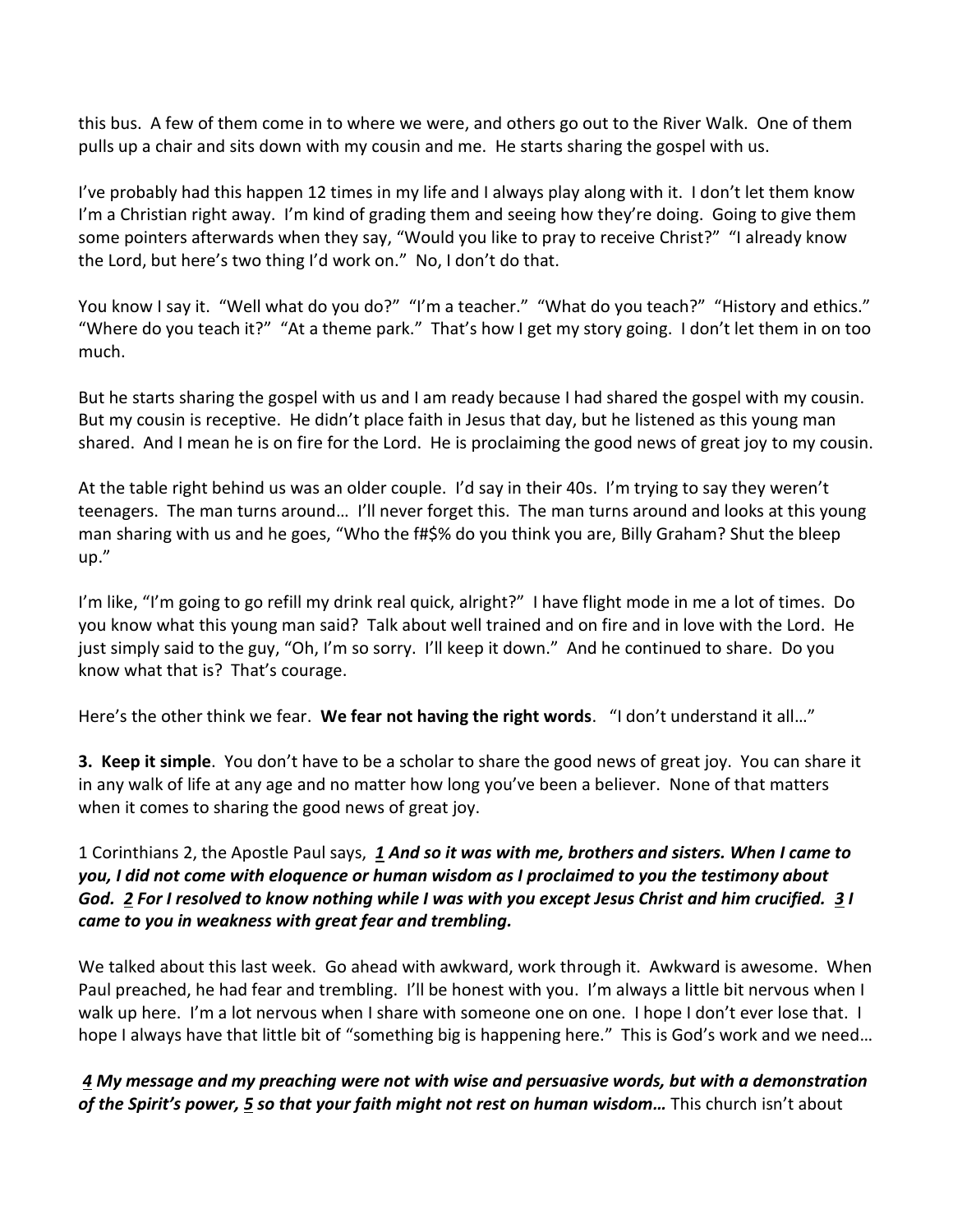giving you TED talks with a Bible verse. We're about proclaiming the good news of Jesus, the gospel of our Lord. …*but on God's power.* Paul is saying here, "I brought you a straight forward message."

A new value of our church, something we're brining in… And we say a lot of things around here like, "Do for one what you can't do for all." Here's a new one that we want to be clear on. "It's better to be clear than clever." In our day and age, with Instagram and Facebook, you've probably sat there and hit the backspace button I don't know how many times to make your post different, unique, and clever. Go for clarity. Seek to be clear more than anything.

And before you post or before you share with someone the good news of great joy, take a moment and pray what Mel Gibson prayed in *The Patriot* when he leaned up against that tree and he cocked his riffle. He said, "Lord, make me fast and accurate." That's the prayer of every pastor. "Lord, make me fast and accurate." I now say, since we started this in September, "Lord, make fast and accurate and done by 9:30, 11:00, and 12:30. Something I've added to it, just so we stay clear here at this church, is "Lord, make me fast, accurate, and clear." We never want to be a church that after we speak, someone says, "I have no idea what that person was trying to say."

Sometimes, you'll hear people say, "We need to go deeper." If by "deeper" you mean more complicated and more mysterious, no. That's not what we're going after. We're going after taking the truths of God's Word and making it as clear as possible to every single person that walks in here. Keep it simple. Keep it clear. Communicate it with the words that you have.

**4. Make it personal**. We looked at this story in the *Country Roads* series. The Samaritan Woman. Here's her story. John 4 says*, [39](https://www.studylight.org/desk/?q=joh%204:39&t1=en_niv&sr=1) Many of the Samaritans from that town believed in him* (Jesus) *because of the woman's testimony, "He told me everything I ever did."*

In Psalm 66, David said, *[16](https://www.studylight.org/desk/?q=ps%2066:16&t1=en_niv&sr=1) Come and hear, all you who fear God; let me tell you what he has done for me.* Again, keeping the Lord the center of your story, not you, but you use your story of God's redeeming work in your life and as we talked about last week, your family. Let your story show how God redeems people.

We read about the man born blind in John 9. *[25](https://www.studylight.org/desk/?q=joh%209:25&t1=en_niv&sr=1) He replied, "Whether he is a sinner or not, I don't know. One thing I do know. I was blind but now I see!"*

People love stories. This is why Jesus used stories when he talked. He communicated with stories. No one else has your story. That's what's great about your story. You are the authority of your story. Remember what we say at this church. The authority of our lives is the scripture. Scripture is in the driver's seat. In the passenger seat we have tradition. We put experience in the middle seat with reason. And in the back seat, we put emotions. **You are the authority of your story, but your story does not become the authority for another person's life**. Scripture is the authority for that person's life.

No one else has your story. Stories are easy to remember and pass on. That's why Jesus spoke in parables. He wanted people to understand deep kingdom truths with an earthly story.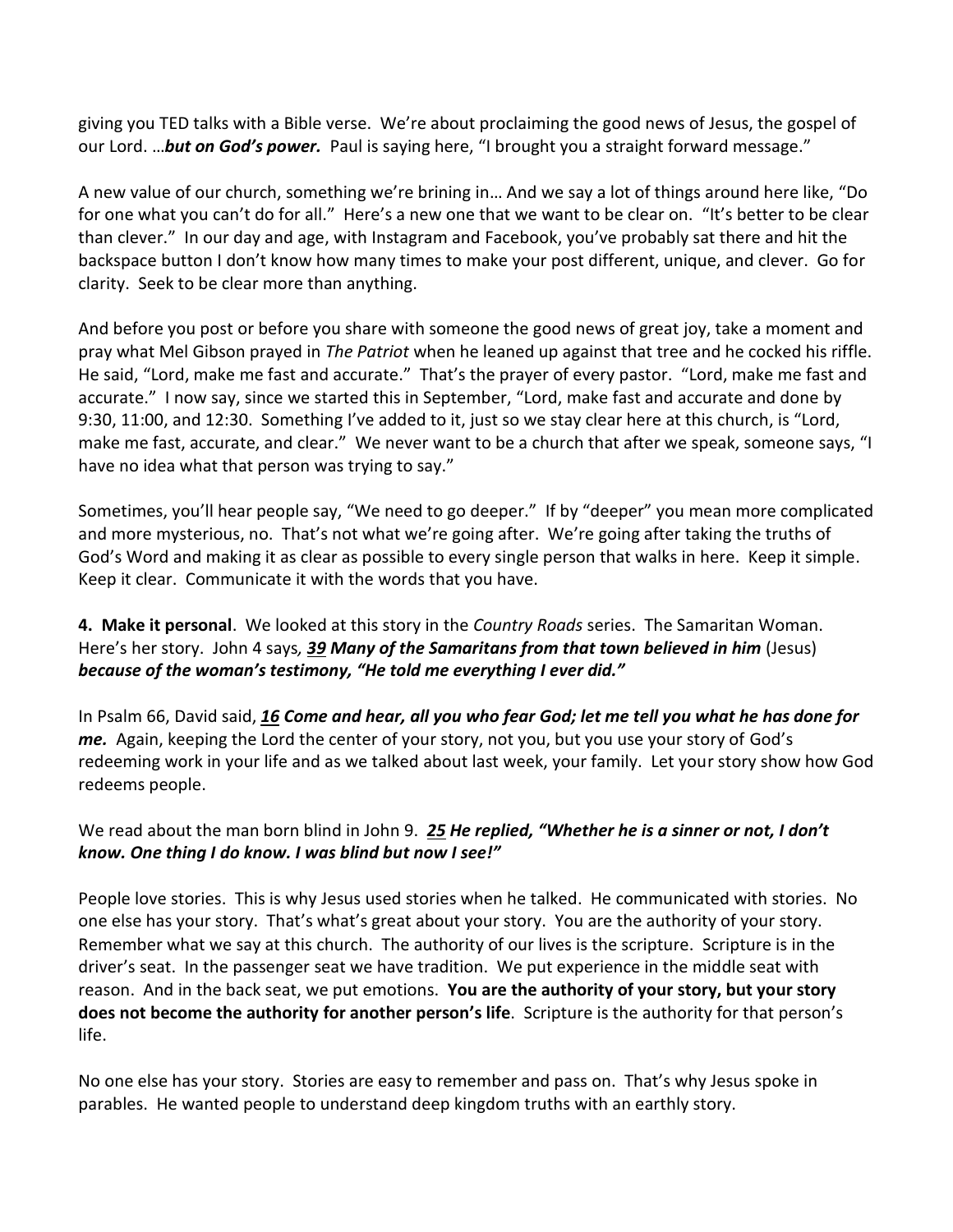Last week, after we spoke on blended families, we received so many letters. I even got some handwritten ones. People still do that. They handwrite letters and I love them. Some of you have unbelievable penmanship; I'm very impressed. So, I got some of those and I got emails and messages. Some of them were so encouraging and inspiring and others were sad.

*The whole Country Roads series, not only do we have a blended family, but I also have a prodigal. Some of the stories just led me to pray. It was all I knew to do.* 

I got this one and I asked for permission to share it. Talk about a story to encourage someone and to show how God redeems people and how this person is giving all of the glory to God and not taking it for themselves.

*Ted, the Broken Road message spoke to me in two specific ways I'd like to share. My mom passed away in 2005 and my dad, who had been faithful and loving to her for their 30 plus years of marriage began dating within a few months and remarried within the year. My stepmom, a wonderful Christian lady, brought with her four kids of her own. The youngest being around eight years old, I, at the time, was in my late 20s and I wanted no part of it.* 

*Over the next few months and even years, I literally walked through every one of the four feelings you mentioned last Sunday. I did not want to share my dad and felt I was betraying my mom to even recognize this new family. I was quite literally the hard-hearted stepchild you prayed for on Sunday. Thankfully, we have a loving God and he kept chipping away at the crevasses of my heart and he never gave up on me.* 

*In time, I came to realize that this new family did not replace what I had with my mom and my love for the two could co-exist. Last year, at my youngest sister's wedding (I don't even call her my stepsister anymore), she hugged me goodbye and at the end of the night, whispered to me, "Thanks for sharing your dad with me. I needed it." It was in that moment that I truly realized that she needed a dad more than I needed to have my way all of those years.* 

*I'm thankful for a God that makes beauty out of ashes and what could have been a severed relationship is now part of our sweet family journey. I now look for opportunities to use my experience, my story to minister to others walking through a similar situation.* 

*While not obvious practical application from Sunday, your message hit home in a more current way also. We have recently taken on three foster kids, a sibling group ages 10, 4, and 2. Overnight, we went from being a calm, easy-going family of four to pure chaos.* 

*Over the three-month journey, we've had many ups and downs and coming into church last Sunday, we were at a particularly rough spot. The message helped us realize that we are now a blended family and*  we need to adjust our expectations, unite as parents, and expect bumps along the way. We realize that *because we weren't there for the sweet moment with these kids, it can make loving them more difficult when things are really bad. We also get opportunities every day now to say, "Awkward is awesome."*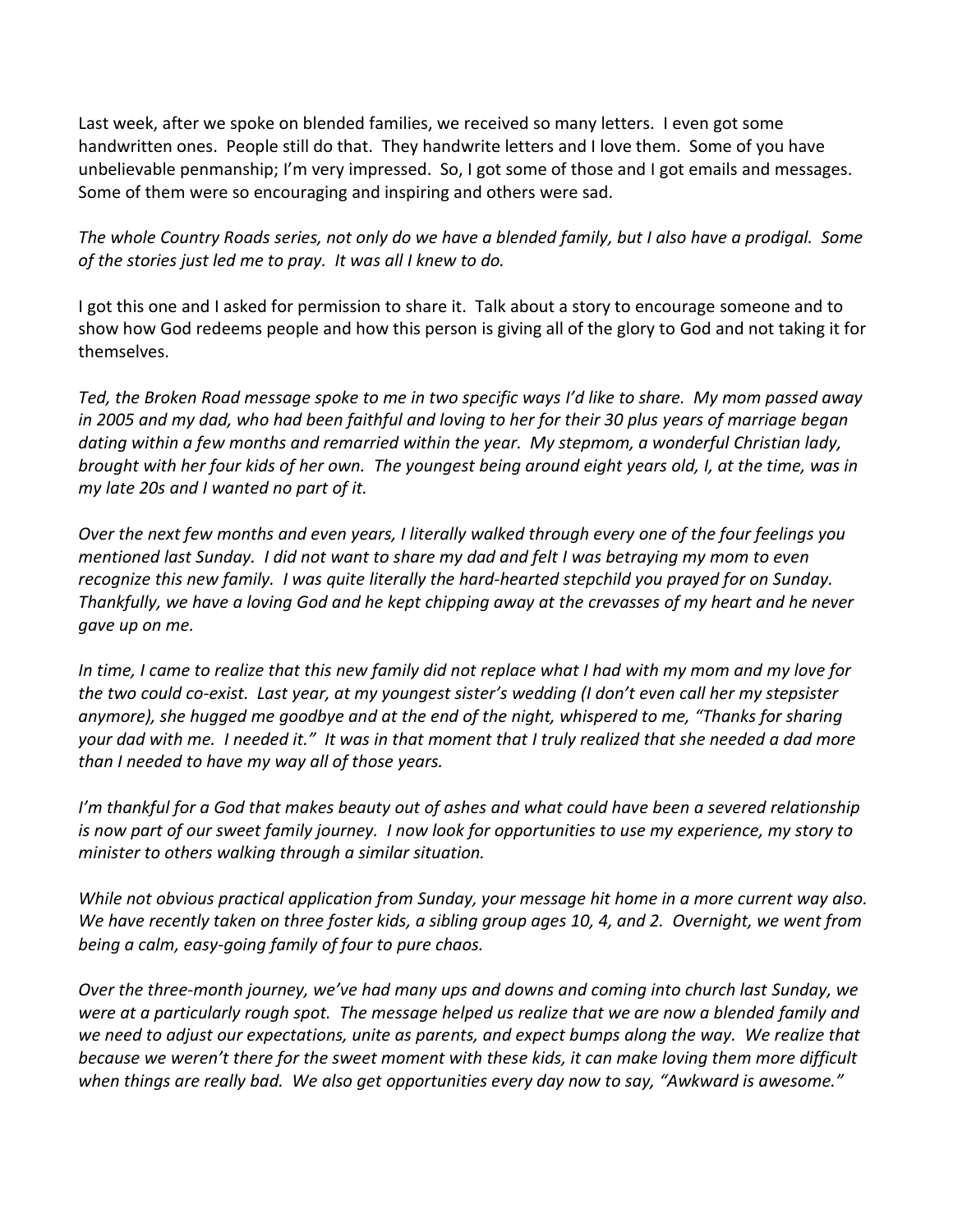*We don't know what the future holds with these kids, but we are learning to embrace the time we have with them and pour into them every way we can. In all of this, I realize that both of these experiences tell the story of God's redemptive work, just as you said, and it's out responsibility to share our stories so that others can see the goodness of our God.* 

And all God's people said… Amen.

What a beautiful way to put it, and that's the last one we want to share.

**5. Take it home**. I've seen this before in the Christmas story, but something was prompted in me to spend a little time there. I looked it up in multiple translations. In Luke 2, we read, *[20](https://www.studylight.org/desk/?q=lu%202:20&t1=en_niv&sr=1) The shepherds returned…* Your translation may say they returned to their flocks. What did they do? They went back to what they were doing when they got the news in the first place, but they went back different. *…glorifying and praising God for all the things they had heard and seen, which were just as they had been told.*

I make this statement often and I'll say it again. I absolutely love living in Branson, Missouri. One of the things I love about our town and I love about what God has called you to do in this town is you are ministering to people every single day who will return home. We're not like other live music cities that want people to do stuff in their town and leave it there. We hope that what our tourist get in Branson returns home with them. It's our desire that you are inspired and encouraged in this town, from every waiter and waitress to every person on stage, behind stage, in lighting, out a soundboard, to every person in a restaurant, in the kitchen or on the floor, to making beds, to running front desks, to opening shops, whether you have your own shop or you work for someone else's shop. You, every day, have the opportunity to proclaim the good news of great joy, and people are going to take this town home with them. Don't ever forget that.

We used to… And we still kind of say it when we go places and do things in other towns. Amy and I joke about it to the kids. I'll be like, "Hey, I'm going to stand up and sing in front of this group of people I don't know." They'll be like, "Dad, that's so embarrassing!" I always say, "We're never going to see these people again." Have you ever said that? It's harder to have the courage when you're with people you know. And you're going to be with people you know in the weeks to come. Share the good news of great joy with simplicity, with courage, with urgency. Be like, "Okay, I haven't shared for a long time; I'm going to share and encourage."

Father, in the name of Jesus, I thank you for the kick off to Christmas at Woodland Hills. As we proclaim the good news of the birth of Jesus, knowing that he is our savior, this is something to be celebrated that as we have placed faith in Jesus, we are no longer in our sins. Our sins are forgiven. We no longer have the penalty of our sins upon us. That has been wiped clean. For the wages of sin is death, but the gift of God is eternal life through Christ Jesus our Lord. And that is what we proclaim today.

We're grateful for what you continue to do in this church. May the good news of Jesus go out through each one of us and may we share it in bold, urgent, simple ways as we return home.